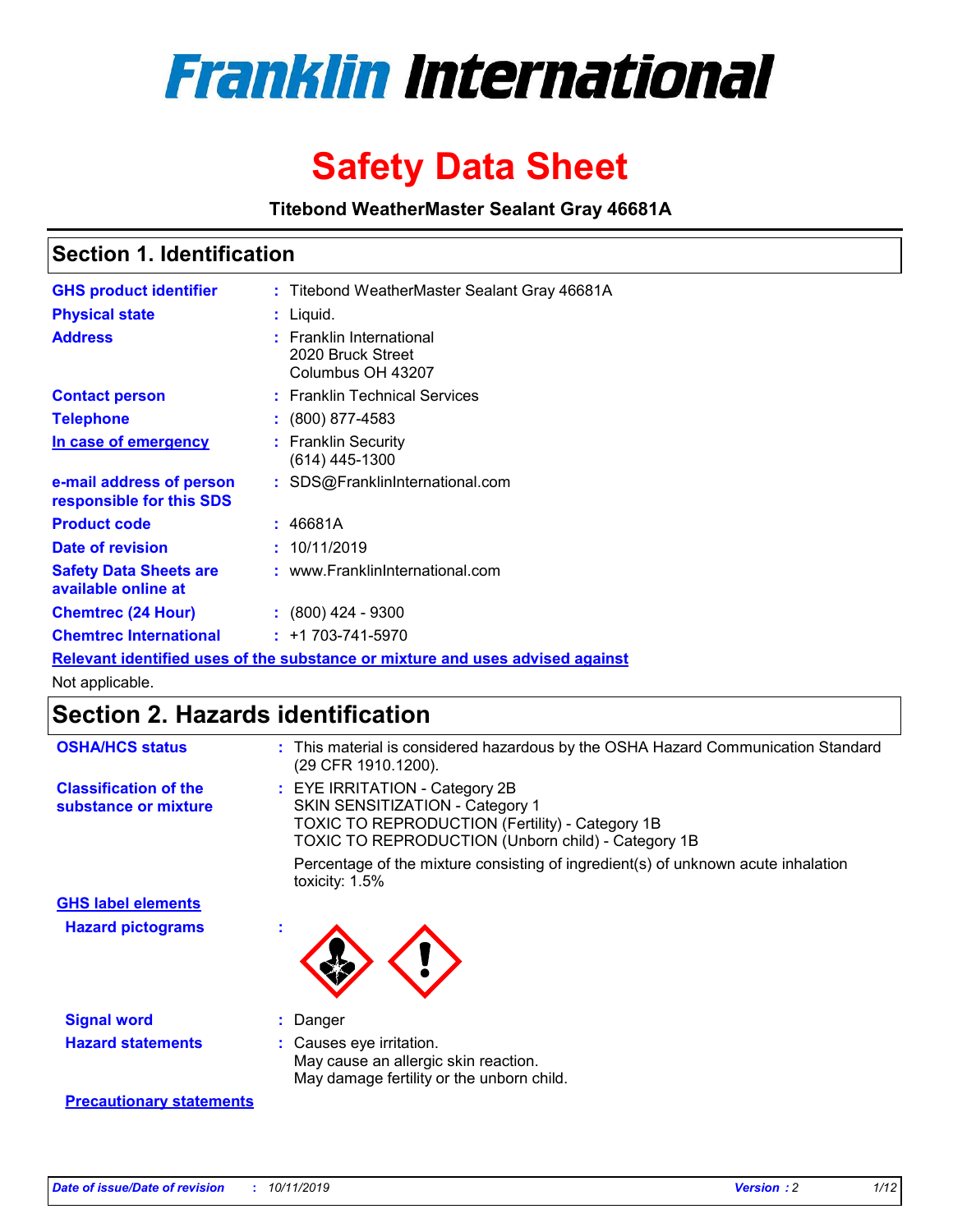### **Section 2. Hazards identification**

| <b>Prevention</b>                          | : Obtain special instructions before use. Do not handle until all safety precautions have<br>been read and understood. Wear protective gloves. Wear eye or face protection.<br>Wear protective clothing. Avoid breathing vapor. Wash hands thoroughly after handling.<br>Contaminated work clothing must not be allowed out of the workplace.                                                        |
|--------------------------------------------|------------------------------------------------------------------------------------------------------------------------------------------------------------------------------------------------------------------------------------------------------------------------------------------------------------------------------------------------------------------------------------------------------|
| <b>Response</b>                            | : IF exposed or concerned: Get medical attention. IF ON SKIN: Wash with plenty of<br>soap and water. Wash contaminated clothing before reuse. If skin irritation or rash<br>occurs: Get medical attention. IF IN EYES: Rinse cautiously with water for several<br>minutes. Remove contact lenses, if present and easy to do. Continue rinsing. If eye<br>irritation persists: Get medical attention. |
| <b>Storage</b>                             | : Store locked up.                                                                                                                                                                                                                                                                                                                                                                                   |
| <b>Disposal</b>                            | : Dispose of contents and container in accordance with all local, regional, national and<br>international regulations.                                                                                                                                                                                                                                                                               |
| <b>Hazards not otherwise</b><br>classified | : Product generates methanol during cure.                                                                                                                                                                                                                                                                                                                                                            |
|                                            |                                                                                                                                                                                                                                                                                                                                                                                                      |

### **Section 3. Composition/information on ingredients**

| <b>Substance/mixture</b><br>Mixture                  |               |                     |
|------------------------------------------------------|---------------|---------------------|
| <b>Ingredient name</b>                               | $\frac{9}{6}$ | <b>CAS number</b>   |
| 3-aminopropyltriethoxysilane<br>Dibutyltin dilaurate | ≤3<br>$≤0.3$  | 919-30-2<br>77-58-7 |

Any concentration shown as a range is to protect confidentiality or is due to batch variation.

**There are no additional ingredients present which, within the current knowledge of the supplier and in the concentrations applicable, are classified as hazardous to health or the environment and hence require reporting in this section.**

**Occupational exposure limits, if available, are listed in Section 8.**

### **Section 4. First aid measures**

| <b>Description of necessary first aid measures</b> |                                                                                                                                                                                                                                                                                                                                                                                                                                                                                                                                                                                                                                                                                                                                                                           |  |  |  |
|----------------------------------------------------|---------------------------------------------------------------------------------------------------------------------------------------------------------------------------------------------------------------------------------------------------------------------------------------------------------------------------------------------------------------------------------------------------------------------------------------------------------------------------------------------------------------------------------------------------------------------------------------------------------------------------------------------------------------------------------------------------------------------------------------------------------------------------|--|--|--|
| <b>Eye contact</b>                                 | : Immediately flush eyes with plenty of water, occasionally lifting the upper and lower<br>eyelids. Check for and remove any contact lenses. Continue to rinse for at least 10<br>minutes. If irritation persists, get medical attention.                                                                                                                                                                                                                                                                                                                                                                                                                                                                                                                                 |  |  |  |
| <b>Inhalation</b>                                  | : Remove victim to fresh air and keep at rest in a position comfortable for breathing. If<br>not breathing, if breathing is irregular or if respiratory arrest occurs, provide artificial<br>respiration or oxygen by trained personnel. It may be dangerous to the person providing<br>aid to give mouth-to-mouth resuscitation. Get medical attention. If unconscious, place<br>in recovery position and get medical attention immediately. Maintain an open airway.<br>Loosen tight clothing such as a collar, tie, belt or waistband. In case of inhalation of<br>decomposition products in a fire, symptoms may be delayed. The exposed person may<br>need to be kept under medical surveillance for 48 hours.                                                       |  |  |  |
| <b>Skin contact</b>                                | : Wash with plenty of soap and water. Remove contaminated clothing and shoes. Wash<br>contaminated clothing thoroughly with water before removing it, or wear gloves.<br>Continue to rinse for at least 10 minutes. Get medical attention. In the event of any<br>complaints or symptoms, avoid further exposure. Wash clothing before reuse. Clean<br>shoes thoroughly before reuse.                                                                                                                                                                                                                                                                                                                                                                                     |  |  |  |
| <b>Ingestion</b>                                   | : Wash out mouth with water. Remove dentures if any. Remove victim to fresh air and<br>keep at rest in a position comfortable for breathing. If material has been swallowed and<br>the exposed person is conscious, give small quantities of water to drink. Stop if the<br>exposed person feels sick as vomiting may be dangerous. Do not induce vomiting<br>unless directed to do so by medical personnel. If vomiting occurs, the head should be<br>kept low so that vomit does not enter the lungs. Get medical attention. Never give<br>anything by mouth to an unconscious person. If unconscious, place in recovery position<br>and get medical attention immediately. Maintain an open airway. Loosen tight clothing<br>such as a collar, tie, belt or waistband. |  |  |  |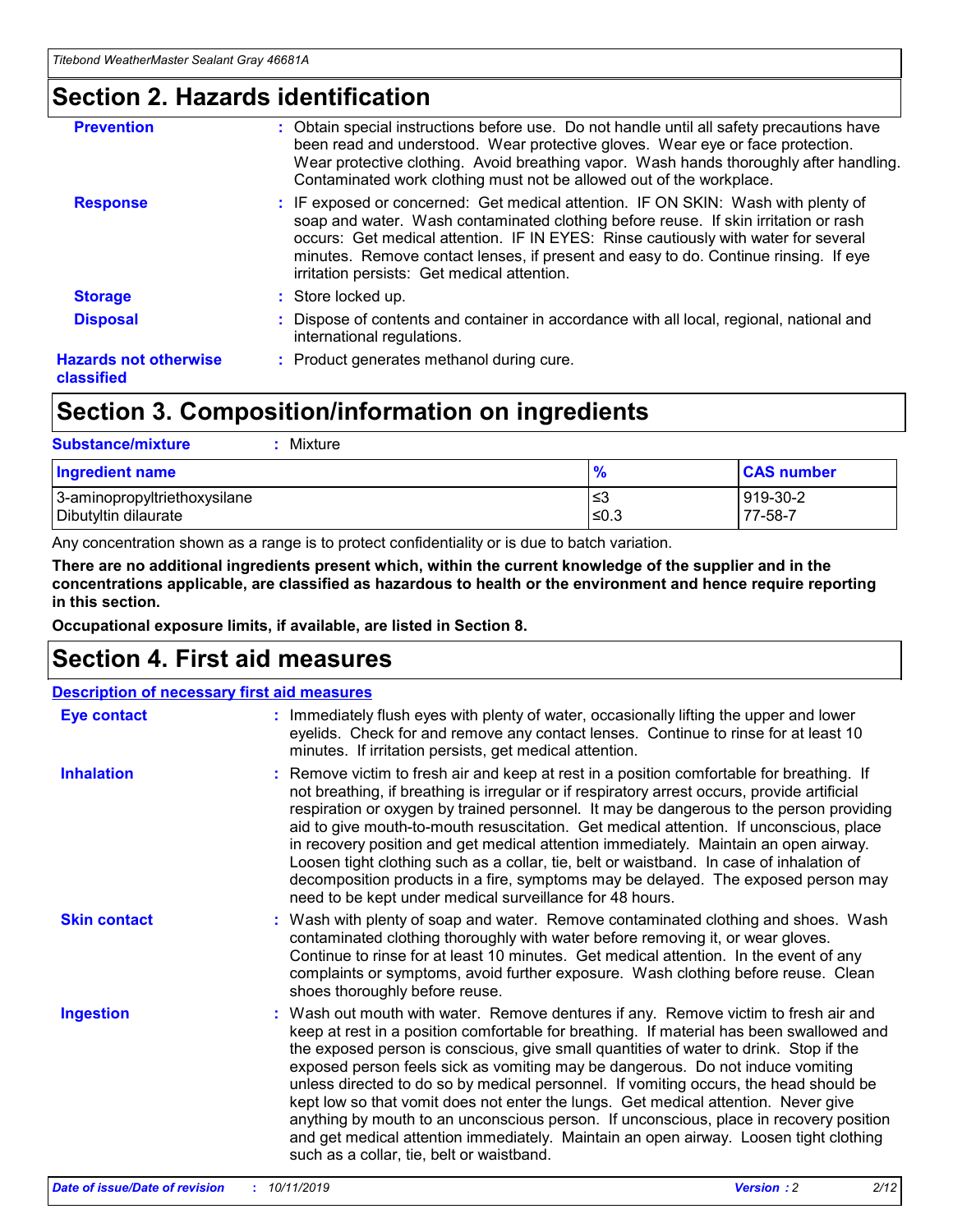## **Section 4. First aid measures**

| Most important symptoms/effects, acute and delayed |                                       |                                                                                                                                                                                                                                                                                                                                                                                                                 |  |  |  |
|----------------------------------------------------|---------------------------------------|-----------------------------------------------------------------------------------------------------------------------------------------------------------------------------------------------------------------------------------------------------------------------------------------------------------------------------------------------------------------------------------------------------------------|--|--|--|
|                                                    | <b>Potential acute health effects</b> |                                                                                                                                                                                                                                                                                                                                                                                                                 |  |  |  |
| <b>Eye contact</b>                                 |                                       | : May cause eye irritation.                                                                                                                                                                                                                                                                                                                                                                                     |  |  |  |
| <b>Inhalation</b>                                  |                                       | : No known significant effects or critical hazards.                                                                                                                                                                                                                                                                                                                                                             |  |  |  |
| <b>Skin contact</b>                                |                                       | : May cause skin irritation.                                                                                                                                                                                                                                                                                                                                                                                    |  |  |  |
| <b>Ingestion</b>                                   |                                       | : No known significant effects or critical hazards.                                                                                                                                                                                                                                                                                                                                                             |  |  |  |
| Over-exposure signs/symptoms                       |                                       |                                                                                                                                                                                                                                                                                                                                                                                                                 |  |  |  |
| <b>Eye contact</b>                                 |                                       | : Adverse symptoms may include the following:<br>irritation<br>watering<br>redness                                                                                                                                                                                                                                                                                                                              |  |  |  |
| <b>Inhalation</b>                                  |                                       | : Adverse symptoms may include the following:<br>reduced fetal weight<br>increase in fetal deaths<br>skeletal malformations                                                                                                                                                                                                                                                                                     |  |  |  |
| <b>Skin contact</b>                                |                                       | : Adverse symptoms may include the following:<br>irritation<br>redness<br>reduced fetal weight<br>increase in fetal deaths<br>skeletal malformations                                                                                                                                                                                                                                                            |  |  |  |
| <b>Ingestion</b>                                   |                                       | : Adverse symptoms may include the following:<br>reduced fetal weight<br>increase in fetal deaths<br>skeletal malformations                                                                                                                                                                                                                                                                                     |  |  |  |
|                                                    |                                       | <b>Indication of immediate medical attention and special treatment needed, if necessary</b>                                                                                                                                                                                                                                                                                                                     |  |  |  |
| <b>Notes to physician</b>                          |                                       | : In case of inhalation of decomposition products in a fire, symptoms may be delayed.<br>The exposed person may need to be kept under medical surveillance for 48 hours.                                                                                                                                                                                                                                        |  |  |  |
| <b>Specific treatments</b>                         |                                       | : No specific treatment.                                                                                                                                                                                                                                                                                                                                                                                        |  |  |  |
| <b>Protection of first-aiders</b>                  |                                       | : No action shall be taken involving any personal risk or without suitable training. If it is<br>suspected that fumes are still present, the rescuer should wear an appropriate mask or<br>self-contained breathing apparatus. It may be dangerous to the person providing aid to<br>give mouth-to-mouth resuscitation. Wash contaminated clothing thoroughly with water<br>before removing it, or wear gloves. |  |  |  |

**See toxicological information (Section 11)**

### **Section 5. Fire-fighting measures**

| <b>Extinguishing media</b>                             |                                                                                                                                                                                                     |
|--------------------------------------------------------|-----------------------------------------------------------------------------------------------------------------------------------------------------------------------------------------------------|
| <b>Suitable extinguishing</b><br>media                 | : Use an extinguishing agent suitable for the surrounding fire.                                                                                                                                     |
| <b>Unsuitable extinguishing</b><br>media               | : None known.                                                                                                                                                                                       |
| <b>Specific hazards arising</b><br>from the chemical   | : In a fire or if heated, a pressure increase will occur and the container may burst.                                                                                                               |
| <b>Hazardous thermal</b><br>decomposition products     | : Decomposition products may include the following materials:<br>carbon dioxide<br>carbon monoxide<br>nitrogen oxides<br>metal oxide/oxides                                                         |
| <b>Special protective actions</b><br>for fire-fighters | : Promptly isolate the scene by removing all persons from the vicinity of the incident if<br>there is a fire. No action shall be taken involving any personal risk or without suitable<br>training. |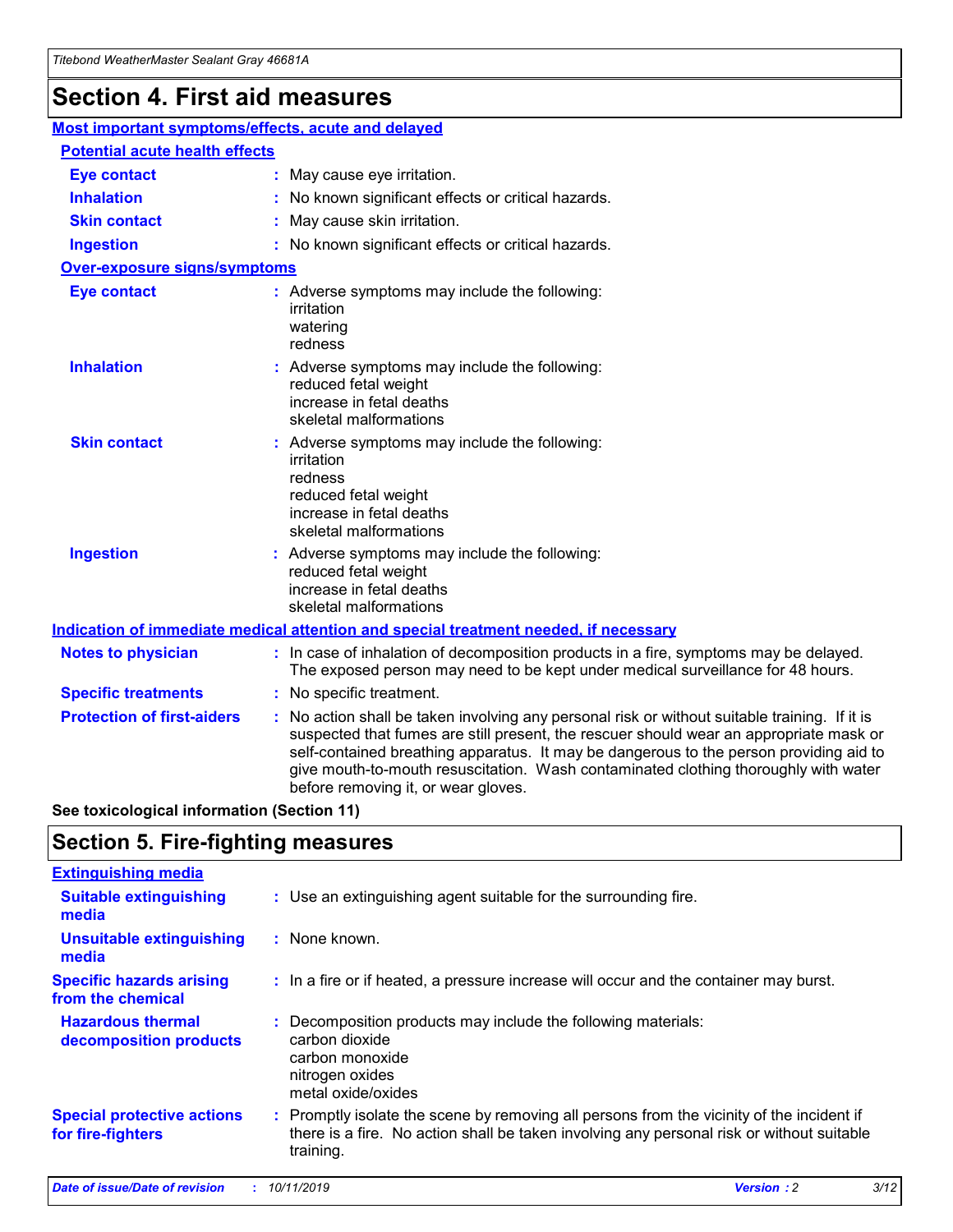### **Section 5. Fire-fighting measures**

**Special protective equipment for fire-fighters** Fire-fighters should wear appropriate protective equipment and self-contained breathing **:** apparatus (SCBA) with a full face-piece operated in positive pressure mode.

### **Section 6. Accidental release measures**

#### **Personal precautions, protective equipment and emergency procedures**

| For non-emergency<br>personnel                               | : No action shall be taken involving any personal risk or without suitable training.<br>Evacuate surrounding areas. Keep unnecessary and unprotected personnel from<br>entering. Do not touch or walk through spilled material. Avoid breathing vapor or mist.<br>Provide adequate ventilation. Wear appropriate respirator when ventilation is<br>inadequate. Put on appropriate personal protective equipment.                                                                                                                                                                                                                                                                                             |
|--------------------------------------------------------------|--------------------------------------------------------------------------------------------------------------------------------------------------------------------------------------------------------------------------------------------------------------------------------------------------------------------------------------------------------------------------------------------------------------------------------------------------------------------------------------------------------------------------------------------------------------------------------------------------------------------------------------------------------------------------------------------------------------|
|                                                              | For emergency responders : If specialized clothing is required to deal with the spillage, take note of any information in<br>Section 8 on suitable and unsuitable materials. See also the information in "For non-<br>emergency personnel".                                                                                                                                                                                                                                                                                                                                                                                                                                                                  |
| <b>Environmental precautions</b>                             | : Avoid dispersal of spilled material and runoff and contact with soil, waterways, drains<br>and sewers. Inform the relevant authorities if the product has caused environmental<br>pollution (sewers, waterways, soil or air).                                                                                                                                                                                                                                                                                                                                                                                                                                                                              |
| <b>Methods and materials for containment and cleaning up</b> |                                                                                                                                                                                                                                                                                                                                                                                                                                                                                                                                                                                                                                                                                                              |
| <b>Small spill</b>                                           | : Stop leak if without risk. Move containers from spill area. Dilute with water and mop up<br>if water-soluble. Alternatively, or if water-insoluble, absorb with an inert dry material and<br>place in an appropriate waste disposal container. Dispose of via a licensed waste<br>disposal contractor.                                                                                                                                                                                                                                                                                                                                                                                                     |
| <b>Large spill</b>                                           | : Stop leak if without risk. Move containers from spill area. Approach release from<br>upwind. Prevent entry into sewers, water courses, basements or confined areas. Wash<br>spillages into an effluent treatment plant or proceed as follows. Contain and collect<br>spillage with non-combustible, absorbent material e.g. sand, earth, vermiculite or<br>diatomaceous earth and place in container for disposal according to local regulations<br>(see Section 13). Dispose of via a licensed waste disposal contractor. Contaminated<br>absorbent material may pose the same hazard as the spilled product. Note: see<br>Section 1 for emergency contact information and Section 13 for waste disposal. |

### **Section 7. Handling and storage**

| <b>Precautions for safe handling</b>                                             |                                                                                                                                                                                                                                                                                                                                                                                                                                                                                                                                                                                                                                                                                                                                                                                                                                                  |
|----------------------------------------------------------------------------------|--------------------------------------------------------------------------------------------------------------------------------------------------------------------------------------------------------------------------------------------------------------------------------------------------------------------------------------------------------------------------------------------------------------------------------------------------------------------------------------------------------------------------------------------------------------------------------------------------------------------------------------------------------------------------------------------------------------------------------------------------------------------------------------------------------------------------------------------------|
| <b>Protective measures</b>                                                       | : Put on appropriate personal protective equipment (see Section 8). Persons with a<br>history of skin sensitization problems should not be employed in any process in which<br>this product is used. Avoid exposure - obtain special instructions before use. Avoid<br>exposure during pregnancy. Do not handle until all safety precautions have been read<br>and understood. Do not get in eyes or on skin or clothing. Do not ingest. Avoid<br>breathing vapor or mist. If during normal use the material presents a respiratory hazard,<br>use only with adequate ventilation or wear appropriate respirator. Keep in the original<br>container or an approved alternative made from a compatible material, kept tightly<br>closed when not in use. Empty containers retain product residue and can be hazardous.<br>Do not reuse container. |
| <b>Advice on general</b><br>occupational hygiene                                 | : Eating, drinking and smoking should be prohibited in areas where this material is<br>handled, stored and processed. Workers should wash hands and face before eating,<br>drinking and smoking. Remove contaminated clothing and protective equipment before<br>entering eating areas. See also Section 8 for additional information on hygiene<br>measures.                                                                                                                                                                                                                                                                                                                                                                                                                                                                                    |
| <b>Conditions for safe storage,</b><br>including any<br><b>incompatibilities</b> | Store between the following temperatures: 0 to 120°C (32 to 248°F). Store in<br>accordance with local regulations. Store in original container protected from direct<br>sunlight in a dry, cool and well-ventilated area, away from incompatible materials (see<br>Section 10) and food and drink. Store locked up. Keep container tightly closed and<br>sealed until ready for use. Containers that have been opened must be carefully<br>resealed and kept upright to prevent leakage. Do not store in unlabeled containers.<br>Use appropriate containment to avoid environmental contamination. See Section 10 for<br>incompatible materials before handling or use.                                                                                                                                                                         |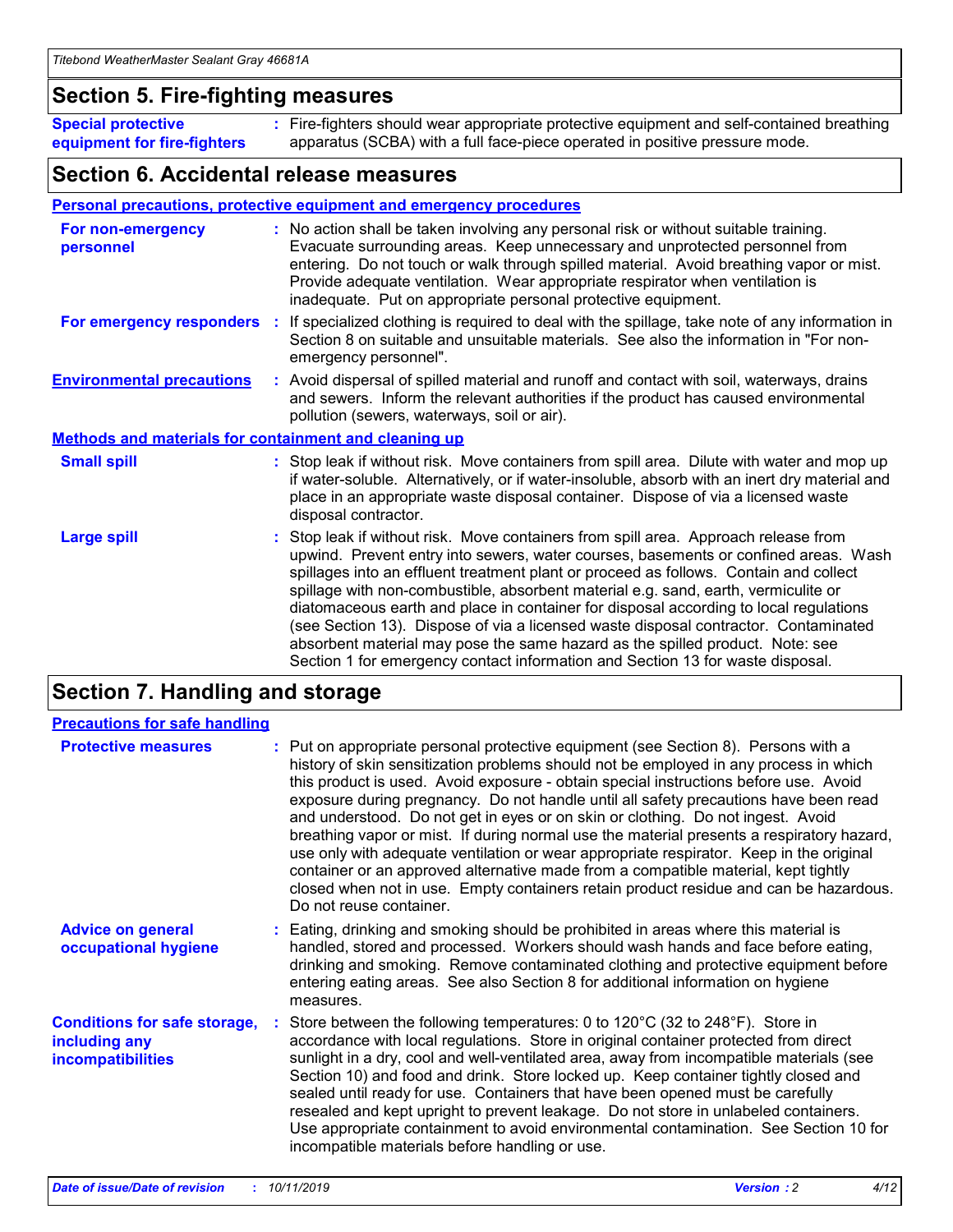## **Section 8. Exposure controls/personal protection**

#### **Control parameters**

#### **Occupational exposure limits**

| <b>Ingredient name</b>                               |    |                        | <b>Exposure limits</b>                                                                                                                                                                                                                                                                                                                                                                                                                                                                                                                                                                                                 |
|------------------------------------------------------|----|------------------------|------------------------------------------------------------------------------------------------------------------------------------------------------------------------------------------------------------------------------------------------------------------------------------------------------------------------------------------------------------------------------------------------------------------------------------------------------------------------------------------------------------------------------------------------------------------------------------------------------------------------|
| 3-aminopropyltriethoxysilane<br>Dibutyltin dilaurate |    |                        | None.<br>ACGIH TLV (United States, 3/2019). Absorbed through skin.<br>Notes: as Sn<br>TWA: $0.1 \text{ mg/m}^3$ , (as Sn) 8 hours.<br>STEL: 0.2 mg/m <sup>3</sup> , (as Sn) 15 minutes.<br>NIOSH REL (United States, 10/2016). Absorbed through skin.<br>Notes: as Sn<br>TWA: 0.1 mg/m <sup>3</sup> , (as Sn) 10 hours.<br>OSHA PEL (United States, 5/2018). Notes: as Sn<br>TWA: $0.1 \text{ mg/m}^3$ , (as Sn) 8 hours.<br>OSHA PEL 1989 (United States, 3/1989). Absorbed through skin.<br>Notes: measured as Sn<br>TWA: 0.1 mg/m <sup>3</sup> , (measured as Sn) 8 hours. Form: Organic                            |
| <b>Appropriate engineering</b><br>controls           |    |                        | : If user operations generate dust, fumes, gas, vapor or mist, use process enclosures,<br>local exhaust ventilation or other engineering controls to keep worker exposure to<br>airborne contaminants below any recommended or statutory limits.                                                                                                                                                                                                                                                                                                                                                                       |
| <b>Environmental exposure</b><br>controls            |    |                        | Emissions from ventilation or work process equipment should be checked to ensure<br>they comply with the requirements of environmental protection legislation. In some<br>cases, fume scrubbers, filters or engineering modifications to the process equipment<br>will be necessary to reduce emissions to acceptable levels.                                                                                                                                                                                                                                                                                          |
| <b>Individual protection measures</b>                |    |                        |                                                                                                                                                                                                                                                                                                                                                                                                                                                                                                                                                                                                                        |
| <b>Hygiene measures</b>                              |    |                        | : Wash hands, forearms and face thoroughly after handling chemical products, before<br>eating, smoking and using the lavatory and at the end of the working period.<br>Appropriate techniques should be used to remove potentially contaminated clothing.<br>Contaminated work clothing should not be allowed out of the workplace. Wash<br>contaminated clothing before reusing. Ensure that eyewash stations and safety<br>showers are close to the workstation location.                                                                                                                                            |
| <b>Eye/face protection</b>                           |    |                        | : Safety eyewear complying with an approved standard should be used when a risk<br>assessment indicates this is necessary to avoid exposure to liquid splashes, mists,<br>gases or dusts. If contact is possible, the following protection should be worn, unless<br>the assessment indicates a higher degree of protection: chemical splash goggles.                                                                                                                                                                                                                                                                  |
| <b>Skin protection</b>                               |    |                        |                                                                                                                                                                                                                                                                                                                                                                                                                                                                                                                                                                                                                        |
| <b>Hand protection</b>                               |    |                        | : Chemical-resistant, impervious gloves complying with an approved standard should be<br>worn at all times when handling chemical products if a risk assessment indicates this is<br>necessary. Considering the parameters specified by the glove manufacturer, check<br>during use that the gloves are still retaining their protective properties. It should be<br>noted that the time to breakthrough for any glove material may be different for different<br>glove manufacturers. In the case of mixtures, consisting of several substances, the<br>protection time of the gloves cannot be accurately estimated. |
| <b>Body protection</b>                               |    | handling this product. | Personal protective equipment for the body should be selected based on the task being<br>performed and the risks involved and should be approved by a specialist before                                                                                                                                                                                                                                                                                                                                                                                                                                                |
| <b>Other skin protection</b>                         |    |                        | : Appropriate footwear and any additional skin protection measures should be selected<br>based on the task being performed and the risks involved and should be approved by a<br>specialist before handling this product.                                                                                                                                                                                                                                                                                                                                                                                              |
| <b>Respiratory protection</b>                        | ÷. | aspects of use.        | Based on the hazard and potential for exposure, select a respirator that meets the<br>appropriate standard or certification. Respirators must be used according to a<br>respiratory protection program to ensure proper fitting, training, and other important                                                                                                                                                                                                                                                                                                                                                         |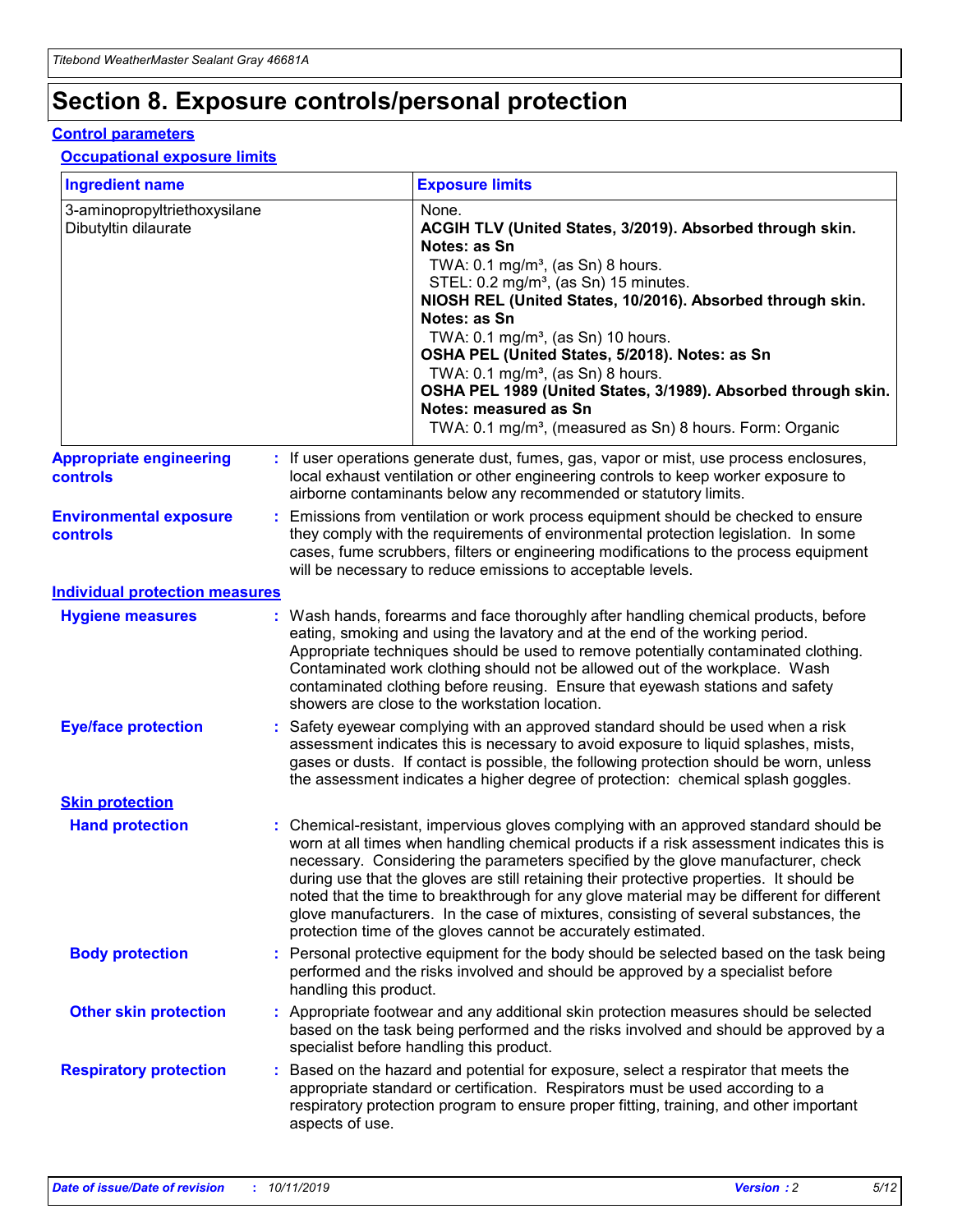### **Section 9. Physical and chemical properties**

#### **Appearance**

| <b>Physical state</b>                             | : Liquid. [Paste.]                                                |
|---------------------------------------------------|-------------------------------------------------------------------|
| Color                                             | Gray.                                                             |
| Odor                                              | None [Slight]                                                     |
| <b>Odor threshold</b>                             | : Not available.                                                  |
| рH                                                | : Not applicable.                                                 |
| <b>Melting point</b>                              | : Not available.                                                  |
| <b>Boiling point</b>                              | : $>100^{\circ}$ C ( $>212^{\circ}$ F)                            |
| <b>Flash point</b>                                | : Closed cup: $>200^{\circ}$ C ( $>392^{\circ}$ F) [Setaflash.]   |
| <b>Evaporation rate</b>                           | $:$ <1 (butyl acetate = 1)                                        |
| <b>Flammability (solid, gas)</b>                  | : Not available.                                                  |
| Lower and upper explosive<br>(flammable) limits   | : Not available.                                                  |
| <b>VOC (less water, less</b><br>exempt solvents)  | $: 0$ g/l                                                         |
| <b>Volatility</b>                                 | $: 0\%$ (w/w)                                                     |
| <b>Vapor density</b>                              | : Not available.                                                  |
| <b>Relative density</b>                           | : 1.4329                                                          |
| <b>Solubility</b>                                 | : Insoluble in the following materials: cold water and hot water. |
| <b>Solubility in water</b>                        | : Not available.                                                  |
| <b>Partition coefficient: n-</b><br>octanol/water | : Not available.                                                  |
| <b>Auto-ignition temperature</b>                  | $:$ Not available.                                                |
| <b>Decomposition temperature</b>                  | : Not available.                                                  |
| <b>Viscosity</b>                                  | : Not available.                                                  |

### **Section 10. Stability and reactivity**

| <b>Reactivity</b>                            |    | : No specific test data related to reactivity available for this product or its ingredients.            |
|----------------------------------------------|----|---------------------------------------------------------------------------------------------------------|
| <b>Chemical stability</b>                    |    | : The product is stable.                                                                                |
| <b>Possibility of hazardous</b><br>reactions |    | : Under normal conditions of storage and use, hazardous reactions will not occur.                       |
| <b>Conditions to avoid</b>                   |    | : No specific data.                                                                                     |
| <b>Incompatible materials</b>                | ٠. | No specific data.                                                                                       |
| <b>Hazardous decomposition</b><br>products   | ÷. | Under normal conditions of storage and use, hazardous decomposition products should<br>not be produced. |

### **Section 11. Toxicological information**

#### **Information on toxicological effects**

#### **Acute toxicity**

| <b>Product/ingredient name</b> | <b>Result</b>           | <b>Species</b> | <b>Dose</b>                | <b>Exposure</b> |
|--------------------------------|-------------------------|----------------|----------------------------|-----------------|
| 3-aminopropyltriethoxysilane   | <b>ILD50 Dermal</b>     | Rabbit         | 4.29 g/kg                  |                 |
| Dibutyltin dilaurate           | ILD50 Oral<br>LD50 Oral | Rat<br>Rat     | $1.57$ g/kg<br>175 $mg/kg$ |                 |
|                                |                         |                |                            |                 |

**Irritation/Corrosion**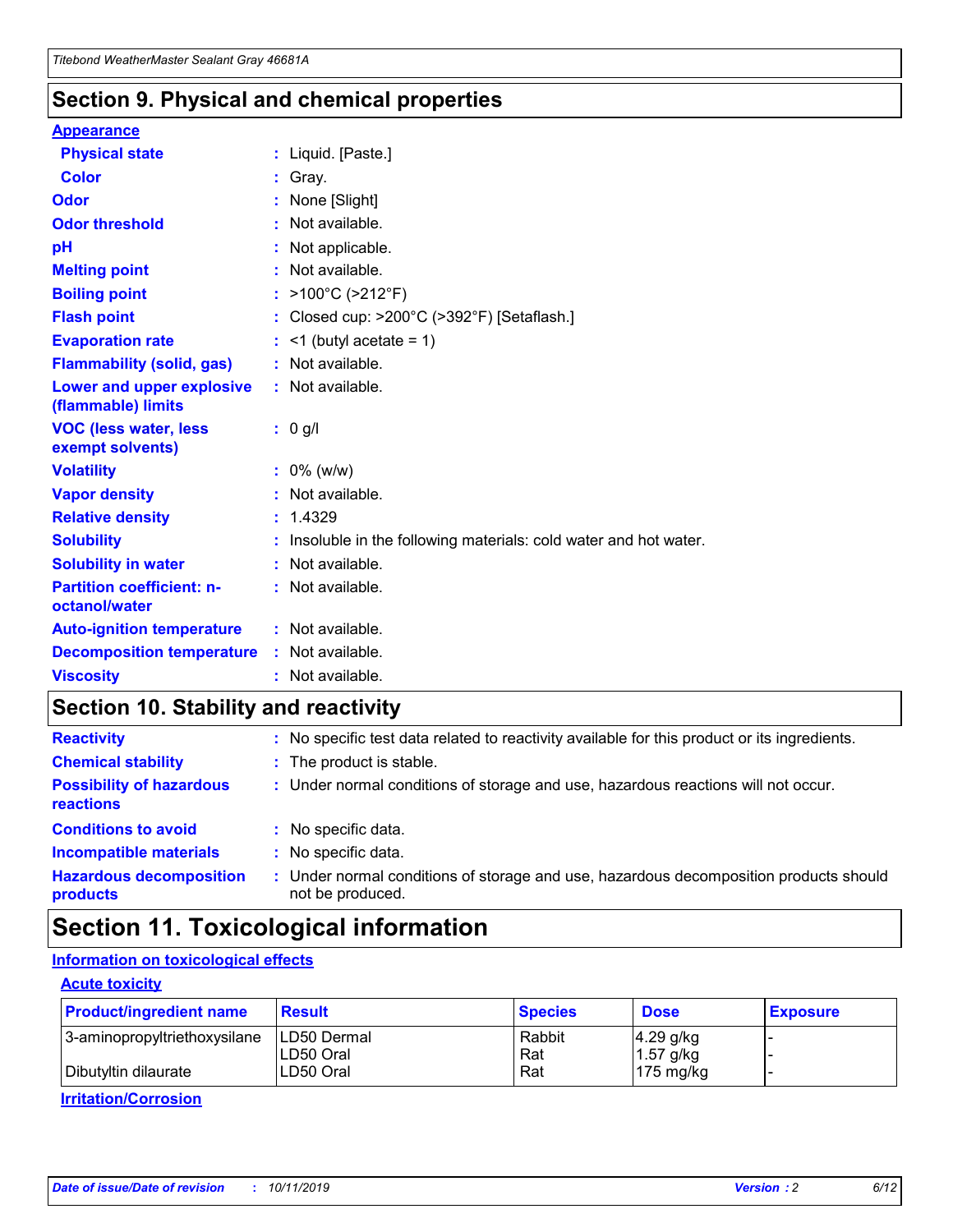## **Section 11. Toxicological information**

| <b>Product/ingredient name</b> | <b>Result</b>            | <b>Species</b> | <b>Score</b> | <b>Exposure</b>           | <b>Observation</b> |
|--------------------------------|--------------------------|----------------|--------------|---------------------------|--------------------|
| 3-aminopropyltriethoxysilane   | Eyes - Mild irritant     | Rabbit         |              | $100$ mg                  |                    |
|                                | Eyes - Severe irritant   | Rabbit         |              | 24 hours 750              |                    |
|                                |                          |                |              | ug                        |                    |
|                                | Skin - Severe irritant   | Rabbit         |              | 24 hours 5                | -                  |
| Dibutyltin dilaurate           | Eyes - Moderate irritant | Rabbit         |              | mq<br><b>24 hours 100</b> |                    |
|                                |                          |                |              | mg                        |                    |
|                                | Skin - Severe irritant   | Rabbit         |              | 500 mg                    |                    |

#### **Sensitization**

Not available.

#### **Mutagenicity**

Not available.

#### **Carcinogenicity**

Not available.

#### **Reproductive toxicity**

Not available.

#### **Teratogenicity**

Not available.

#### **Specific target organ toxicity (single exposure)**

Not available.

#### **Specific target organ toxicity (repeated exposure)**

| <b>Name</b>                                                                  |                                                                            | <b>Category</b>                                     | <b>Route of</b><br>exposure | <b>Target organs</b> |
|------------------------------------------------------------------------------|----------------------------------------------------------------------------|-----------------------------------------------------|-----------------------------|----------------------|
| Dibutyltin dilaurate                                                         |                                                                            | Category 1                                          | -                           | respiratory system   |
| <b>Aspiration hazard</b><br>Not available.                                   |                                                                            |                                                     |                             |                      |
| <b>Information on the likely</b><br>routes of exposure                       | : Not available.                                                           |                                                     |                             |                      |
| <b>Potential acute health effects</b>                                        |                                                                            |                                                     |                             |                      |
| <b>Eye contact</b>                                                           | : May cause eye irritation.                                                |                                                     |                             |                      |
| <b>Inhalation</b>                                                            |                                                                            | : No known significant effects or critical hazards. |                             |                      |
| <b>Skin contact</b>                                                          | : May cause skin irritation.                                               |                                                     |                             |                      |
| <b>Ingestion</b>                                                             |                                                                            | : No known significant effects or critical hazards. |                             |                      |
| Symptoms related to the physical, chemical and toxicological characteristics |                                                                            |                                                     |                             |                      |
| <b>Eye contact</b>                                                           | irritation<br>watering<br>redness                                          | : Adverse symptoms may include the following:       |                             |                      |
| <b>Inhalation</b>                                                            | reduced fetal weight<br>increase in fetal deaths<br>skeletal malformations | : Adverse symptoms may include the following:       |                             |                      |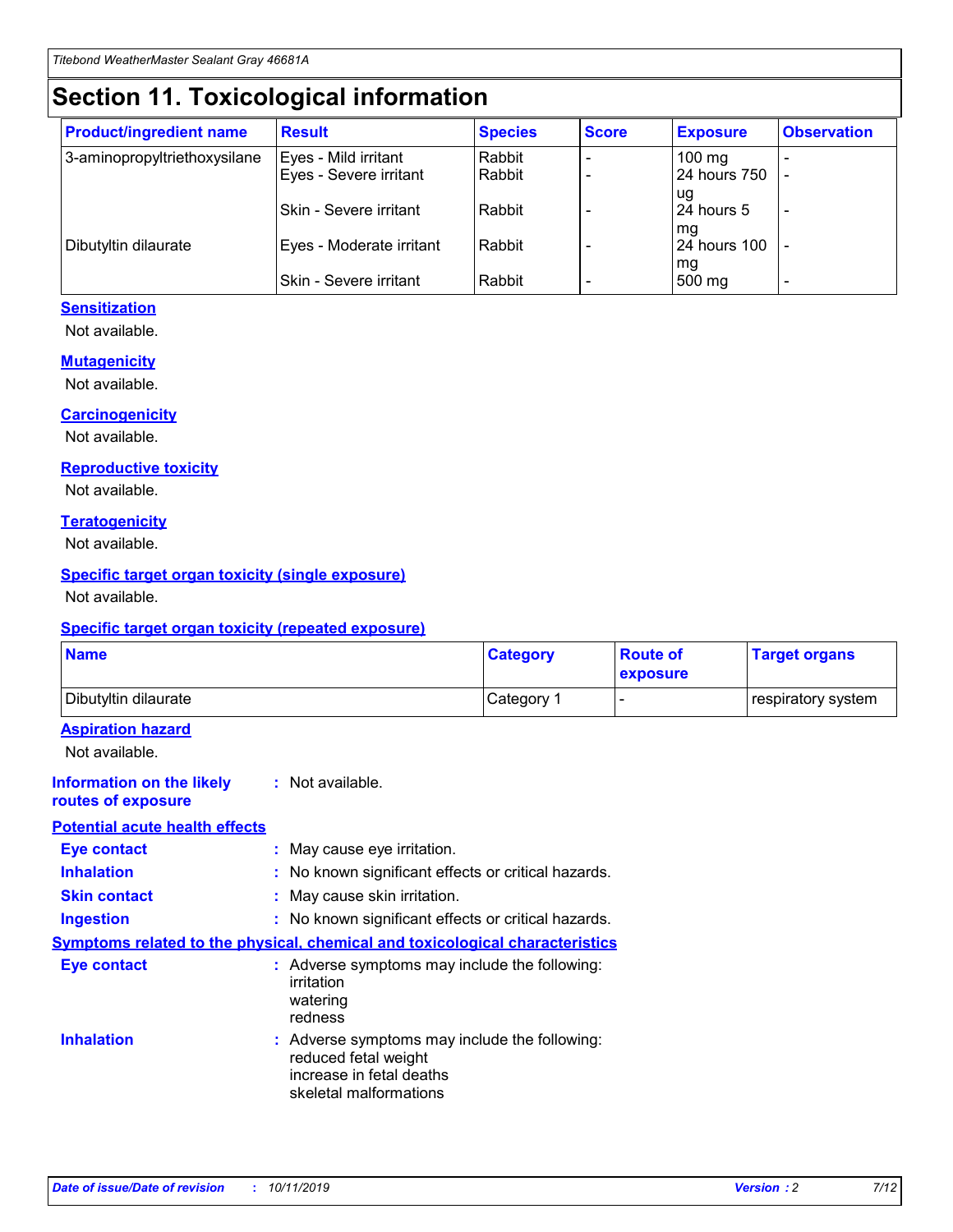## **Section 11. Toxicological information**

| <b>Skin contact</b>                     | : Adverse symptoms may include the following:<br>irritation<br>redness<br>reduced fetal weight<br>increase in fetal deaths<br>skeletal malformations |
|-----------------------------------------|------------------------------------------------------------------------------------------------------------------------------------------------------|
| <b>Ingestion</b>                        | : Adverse symptoms may include the following:<br>reduced fetal weight<br>increase in fetal deaths<br>skeletal malformations                          |
|                                         | Delayed and immediate effects and also chronic effects from short and long term exposure                                                             |
| <b>Short term exposure</b>              |                                                                                                                                                      |
| <b>Potential immediate</b><br>effects   | : Not available.                                                                                                                                     |
| <b>Potential delayed effects</b>        | : Not available.                                                                                                                                     |
| <b>Long term exposure</b>               |                                                                                                                                                      |
| <b>Potential immediate</b><br>effects   | : Not available.                                                                                                                                     |
| <b>Potential delayed effects</b>        | : Not available.                                                                                                                                     |
| <b>Potential chronic health effects</b> |                                                                                                                                                      |
| Not available.                          |                                                                                                                                                      |
| <b>General</b>                          | : Once sensitized, a severe allergic reaction may occur when subsequently exposed to<br>very low levels.                                             |
| <b>Carcinogenicity</b>                  | : No known significant effects or critical hazards.                                                                                                  |
| <b>Mutagenicity</b>                     | No known significant effects or critical hazards.                                                                                                    |
| <b>Teratogenicity</b>                   | May damage the unborn child.                                                                                                                         |
| <b>Developmental effects</b>            | No known significant effects or critical hazards.                                                                                                    |
| <b>Fertility effects</b>                | : May damage fertility.                                                                                                                              |
| <b>Numerical measures of toxicity</b>   |                                                                                                                                                      |
| <b>Acute toxicity estimates</b>         |                                                                                                                                                      |
|                                         |                                                                                                                                                      |

Not available.

## **Section 12. Ecological information**

#### **Toxicity**

| <b>Product/ingredient name</b> | <b>Result</b>                     | <b>Species</b>                       | <b>Exposure</b> |
|--------------------------------|-----------------------------------|--------------------------------------|-----------------|
| Dibutyltin dilaurate           | Chronic EC10 > 2 mg/l Fresh water | Algae - Scenedesmus<br>I subspicatus | l 96 hours i    |

#### **Persistence and degradability**

| <b>Product/ingredient name</b> | <b>Test</b>                                                                    | <b>Result</b>  |                   | <b>Dose</b> | <b>Inoculum</b>         |
|--------------------------------|--------------------------------------------------------------------------------|----------------|-------------------|-------------|-------------------------|
| Dibutyltin dilaurate           | OECD 301F<br>Ready<br>Biodegradability -<br>Manometric<br>Respirometry<br>Test | 23 % - 28 days |                   |             |                         |
| <b>Product/ingredient name</b> | <b>Aquatic half-life</b>                                                       |                | <b>Photolysis</b> |             | <b>Biodegradability</b> |
| Dibutyltin dilaurate           |                                                                                |                |                   |             | Inherent                |

#### **Bioaccumulative potential**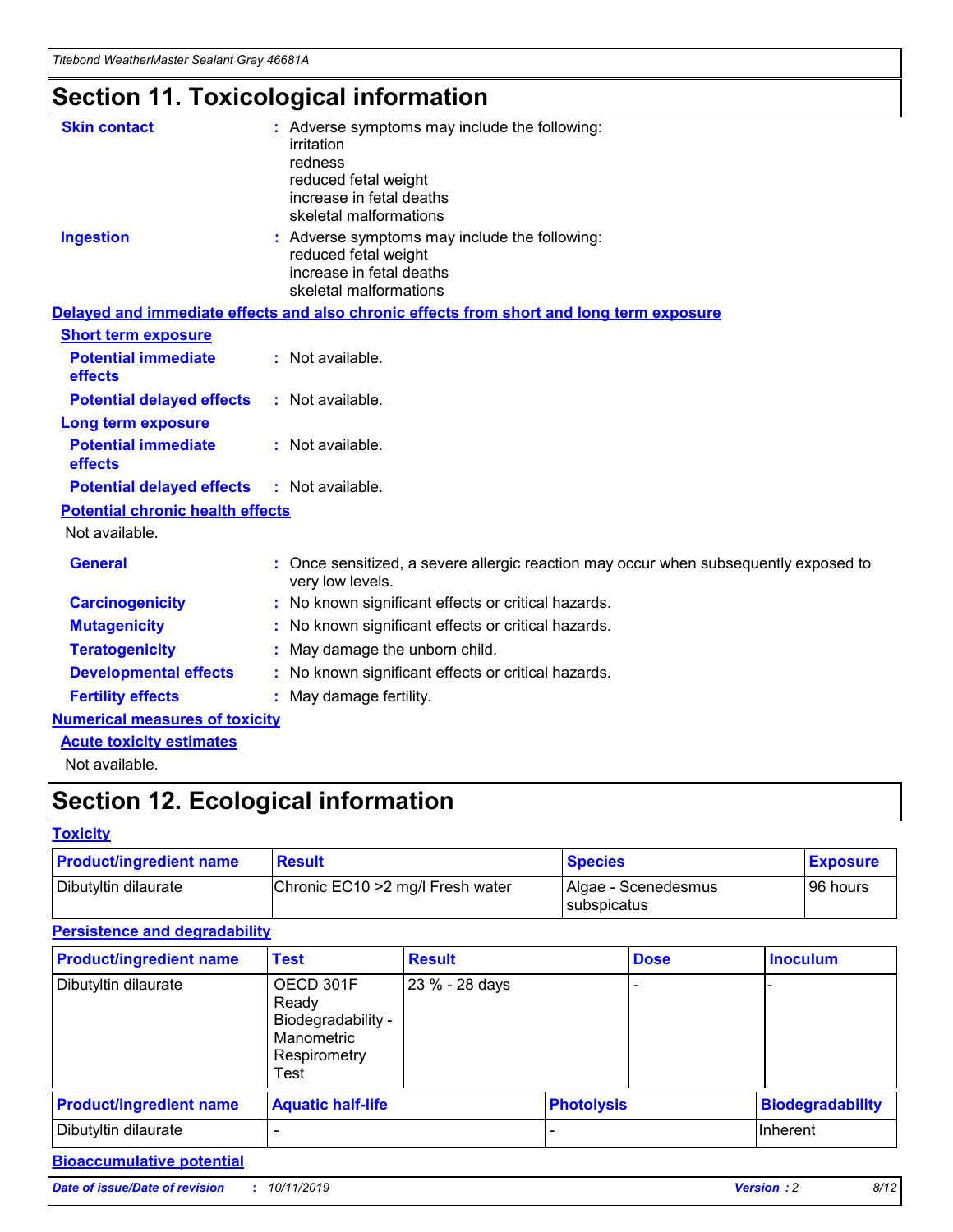## **Section 12. Ecological information**

| <b>Product/ingredient name</b> | $LoaPow$ | <b>BCF</b> | <b>Potential</b> |
|--------------------------------|----------|------------|------------------|
| 3-aminopropyltriethoxysilane   | 1.7      | 3.4        | low              |
| Dibutyltin dilaurate           | 4.44     | 2.91       | low              |

#### **Mobility in soil**

| <i></i>                                                       |                                                     |
|---------------------------------------------------------------|-----------------------------------------------------|
| <b>Soil/water partition</b><br>coefficient (K <sub>oc</sub> ) | : Not available.                                    |
| <b>Other adverse effects</b>                                  | : No known significant effects or critical hazards. |

### **Section 13. Disposal considerations**

**Disposal methods :**

The generation of waste should be avoided or minimized wherever possible. Disposal of this product, solutions and any by-products should at all times comply with the requirements of environmental protection and waste disposal legislation and any regional local authority requirements. Dispose of surplus and non-recyclable products via a licensed waste disposal contractor. Waste should not be disposed of untreated to the sewer unless fully compliant with the requirements of all authorities with jurisdiction. Waste packaging should be recycled. Incineration or landfill should only be considered when recycling is not feasible. This material and its container must be disposed of in a safe way. Care should be taken when handling emptied containers that have not been cleaned or rinsed out. Empty containers or liners may retain some product residues. Avoid dispersal of spilled material and runoff and contact with soil, waterways, drains and sewers.

## **Section 14. Transport information**

|                                      | <b>DOT</b><br><b>Classification</b> | <b>TDG</b><br><b>Classification</b> | <b>Mexico</b><br><b>Classification</b> | <b>ADR/RID</b>               | <b>IMDG</b>    | <b>IATA</b>              |
|--------------------------------------|-------------------------------------|-------------------------------------|----------------------------------------|------------------------------|----------------|--------------------------|
| <b>UN number</b>                     | Not regulated.                      | Not regulated.                      | Not regulated.                         | Not regulated.               | Not regulated. | Not regulated.           |
| <b>UN proper</b><br>shipping name    |                                     |                                     |                                        |                              |                |                          |
| <b>Transport</b><br>hazard class(es) | $\blacksquare$                      | $\overline{\phantom{0}}$            | $\overline{\phantom{a}}$               | $\qquad \qquad \blacksquare$ | $\blacksquare$ | $\overline{\phantom{0}}$ |
| <b>Packing group</b>                 | $\overline{\phantom{a}}$            | -                                   |                                        | -                            |                | -                        |
| <b>Environmental</b><br>hazards      | No.                                 | No.                                 | No.                                    | No.                          | No.            | No.                      |

## **Section 15. Regulatory information**

#### **U.S. Federal regulations**

#### **SARA 302/304**

#### **Composition/information on ingredients**

No products were found.

**SARA 304 RQ :** Not applicable.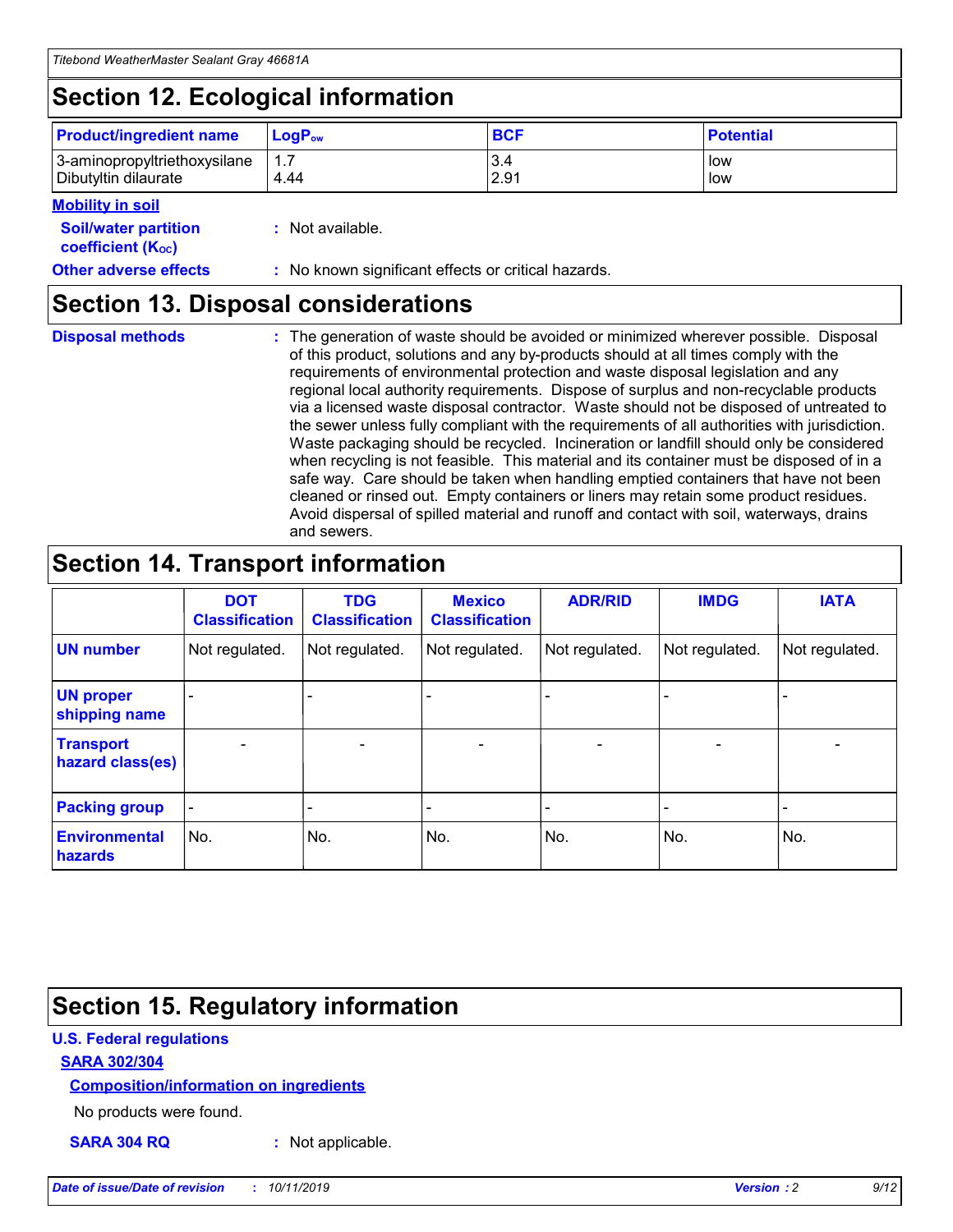## **Section 15. Regulatory information**

#### **SARA 311/312**

**Classification :** EYE IRRITATION - Category 2B SKIN SENSITIZATION - Category 1 TOXIC TO REPRODUCTION (Fertility) - Category 1B TOXIC TO REPRODUCTION (Unborn child) - Category 1B

#### **Composition/information on ingredients**

| <b>Name</b>                  | $\frac{9}{6}$ | <b>Classification</b>                                                                                            |
|------------------------------|---------------|------------------------------------------------------------------------------------------------------------------|
| 3-aminopropyltriethoxysilane | $\leq$ 3      | <b>FLAMMABLE LIQUIDS - Category 4</b><br><b>ACUTE TOXICITY (oral) - Category 4</b>                               |
|                              |               | SKIN IRRITATION - Category 2<br>EYE IRRITATION - Category 2A                                                     |
| Dibutyltin dilaurate         | ≤0.3          | ACUTE TOXICITY (oral) - Category 3<br>SKIN CORROSION - Category 1C                                               |
|                              |               | SERIOUS EYE DAMAGE - Category 1<br>SKIN SENSITIZATION - Category 1<br><b>GERM CELL MUTAGENICITY - Category 2</b> |
|                              |               | TOXIC TO REPRODUCTION (Fertility) - Category 1B<br>TOXIC TO REPRODUCTION (Unborn child) - Category 1B            |
|                              |               | SPECIFIC TARGET ORGAN TOXICITY (REPEATED<br>EXPOSURE) (respiratory system) - Category 1                          |

#### **State regulations**

| <b>Massachusetts</b> | : None of the components are listed. |
|----------------------|--------------------------------------|
| <b>New York</b>      | : None of the components are listed. |
| <b>New Jersey</b>    | : None of the components are listed. |
| <b>Pennsylvania</b>  | : None of the components are listed. |

#### **California Prop. 65**

**A** WARNING: This product can expose you to methanol, which is known to the State of California to cause birth defects or other reproductive harm. For more information go to www.P65Warnings.ca.gov.

| <b>Ingredient name</b> | No significant risk Maximum<br>level | acceptable dosage<br>level |
|------------------------|--------------------------------------|----------------------------|
| methanol               |                                      | Yes.                       |

#### **International regulations**

**Chemical Weapon Convention List Schedules I, II & III Chemicals** Not listed.

#### **Montreal Protocol**

Not listed.

**Stockholm Convention on Persistent Organic Pollutants**

Not listed.

#### **UNECE Aarhus Protocol on POPs and Heavy Metals**

Not listed.

#### **Inventory list**

### **China :** All components are listed or exempted.

**United States TSCA 8(b) inventory :** All components are active or exempted.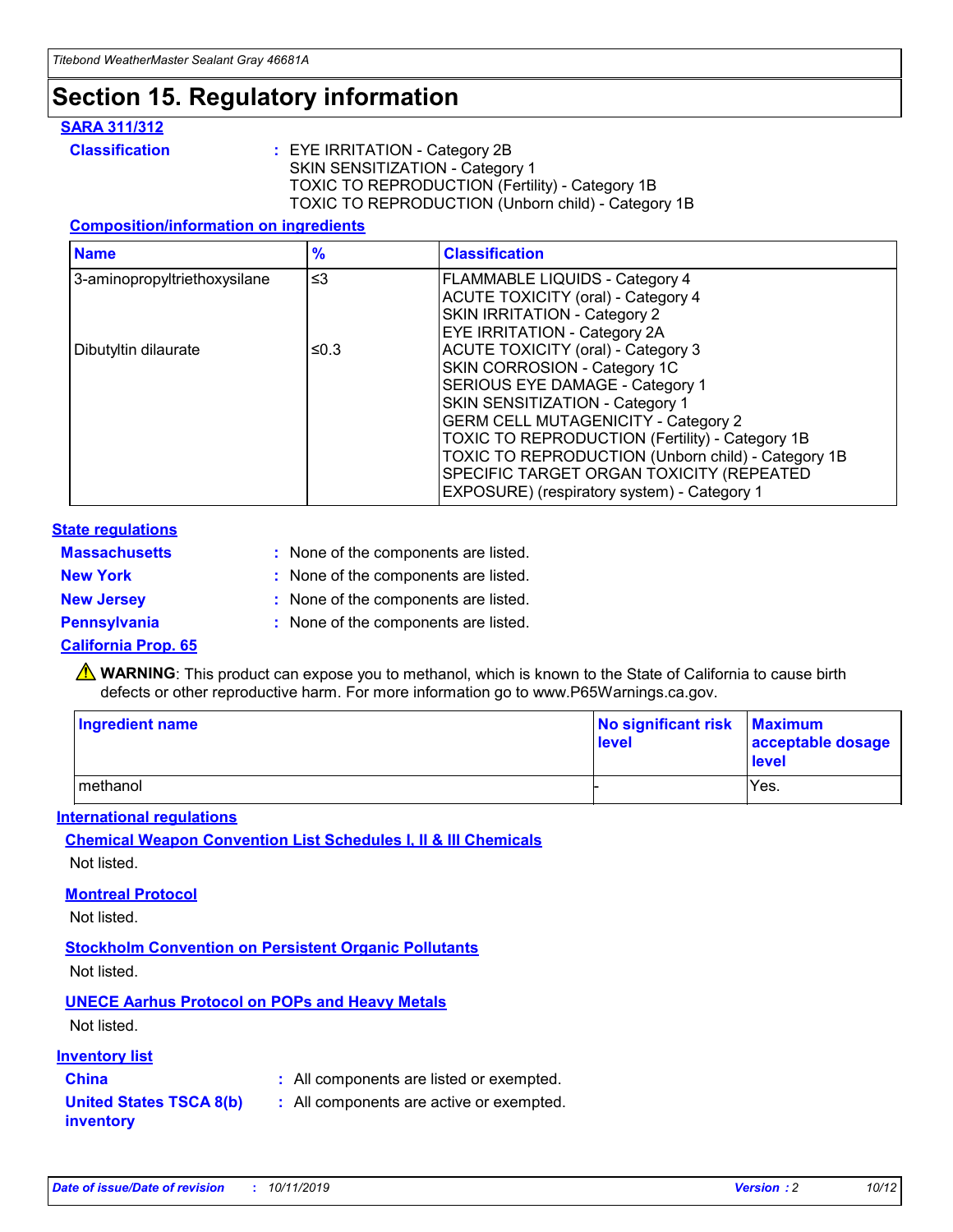## **Section 16. Other information**

**Hazardous Material Information System (U.S.A.)**



**Caution: HMIS® ratings are based on a 0-4 rating scale, with 0 representing minimal hazards or risks, and 4 representing significant hazards or risks. Although HMIS® ratings and the associated label are not required on SDSs or products leaving a facility under 29 CFR 1910.1200, the preparer may choose to provide them. HMIS® ratings are to be used with a fully implemented HMIS® program. HMIS® is a registered trademark and service mark of the American Coatings Association, Inc.**

**The customer is responsible for determining the PPE code for this material. For more information on HMIS® Personal Protective Equipment (PPE) codes, consult the HMIS® Implementation Manual.**

#### **National Fire Protection Association (U.S.A.)**



**Reprinted with permission from NFPA 704-2001, Identification of the Hazards of Materials for Emergency Response Copyright ©1997, National Fire Protection Association, Quincy, MA 02269. This reprinted material is not the complete and official position of the National Fire Protection Association, on the referenced subject which is represented only by the standard in its entirety.**

**Copyright ©2001, National Fire Protection Association, Quincy, MA 02269. This warning system is intended to be interpreted and applied only by properly trained individuals to identify fire, health and reactivity hazards of chemicals. The user is referred to certain limited number of chemicals with recommended classifications in NFPA 49 and NFPA 325, which would be used as a guideline only. Whether the chemicals are classified by NFPA or not, anyone using the 704 systems to classify chemicals does so at their own risk.**

#### **Procedure used to derive the classification**

| <b>Classification</b>                                                                                                                                                    |                                                                                                                                                                                                                                                                                                                                                                                                                                                                                                                                                               | <b>Justification</b>                                                     |
|--------------------------------------------------------------------------------------------------------------------------------------------------------------------------|---------------------------------------------------------------------------------------------------------------------------------------------------------------------------------------------------------------------------------------------------------------------------------------------------------------------------------------------------------------------------------------------------------------------------------------------------------------------------------------------------------------------------------------------------------------|--------------------------------------------------------------------------|
| EYE IRRITATION - Category 2B<br>SKIN SENSITIZATION - Category 1<br>TOXIC TO REPRODUCTION (Fertility) - Category 1B<br>TOXIC TO REPRODUCTION (Unborn child) - Category 1B |                                                                                                                                                                                                                                                                                                                                                                                                                                                                                                                                                               | Expert judgment<br>Expert judgment<br>Expert judgment<br>Expert judgment |
| <b>History</b>                                                                                                                                                           |                                                                                                                                                                                                                                                                                                                                                                                                                                                                                                                                                               |                                                                          |
| Date of printing                                                                                                                                                         | : 4/22/2022                                                                                                                                                                                                                                                                                                                                                                                                                                                                                                                                                   |                                                                          |
| Date of issue/Date of<br>revision                                                                                                                                        | : 10/11/2019                                                                                                                                                                                                                                                                                                                                                                                                                                                                                                                                                  |                                                                          |
| Date of previous issue                                                                                                                                                   | : 10/16/2020                                                                                                                                                                                                                                                                                                                                                                                                                                                                                                                                                  |                                                                          |
| <b>Version</b>                                                                                                                                                           | $\therefore$ 2                                                                                                                                                                                                                                                                                                                                                                                                                                                                                                                                                |                                                                          |
| <b>Key to abbreviations</b>                                                                                                                                              | $:$ ATE = Acute Toxicity Estimate<br><b>BCF</b> = Bioconcentration Factor<br>GHS = Globally Harmonized System of Classification and Labelling of Chemicals<br>IATA = International Air Transport Association<br>IBC = Intermediate Bulk Container<br><b>IMDG = International Maritime Dangerous Goods</b><br>LogPow = logarithm of the octanol/water partition coefficient<br>MARPOL = International Convention for the Prevention of Pollution From Ships, 1973<br>as modified by the Protocol of 1978. ("Marpol" = marine pollution)<br>UN = United Nations |                                                                          |